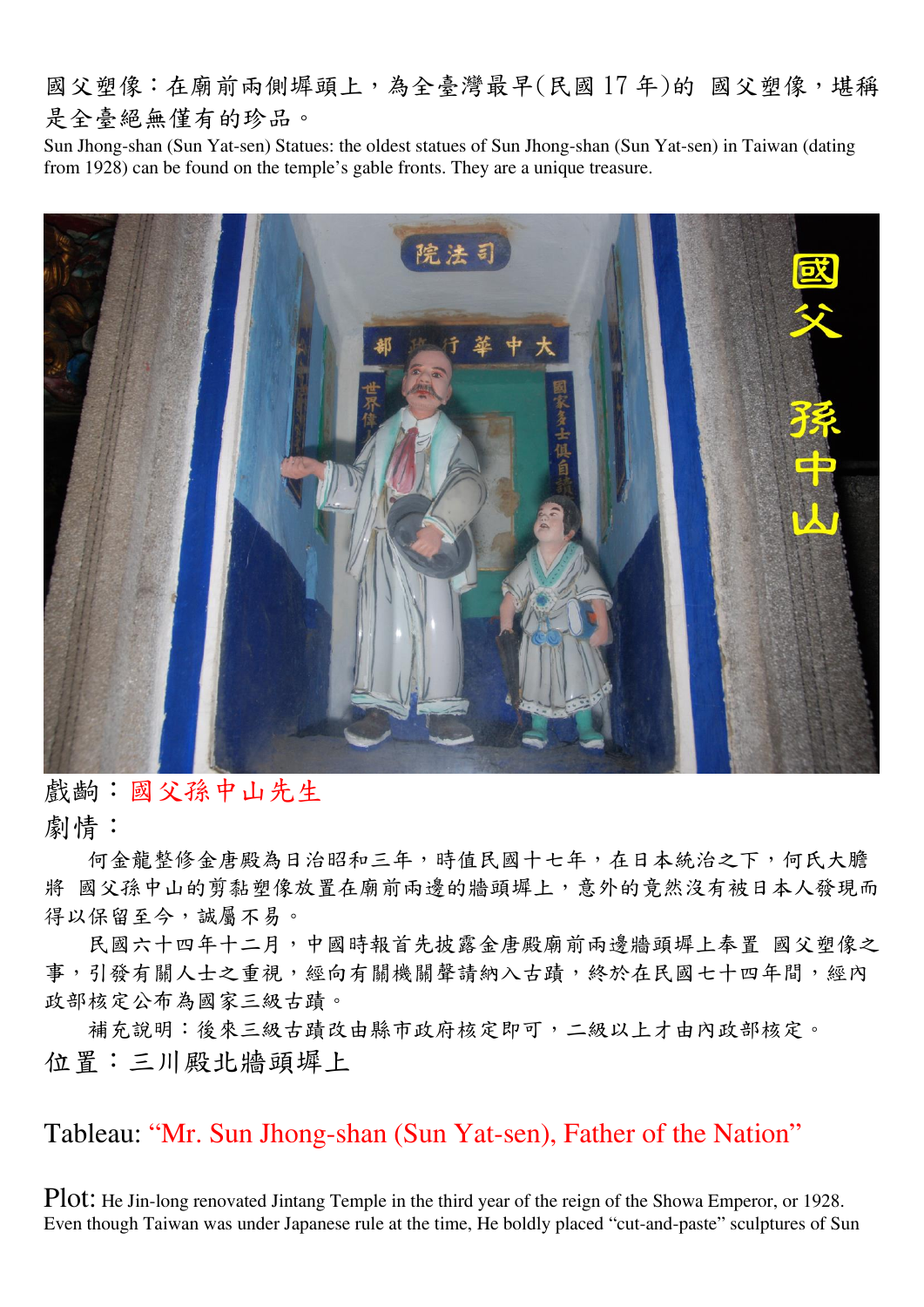Jhong-shan (Sun Yat-sen), father of the Republic of China, on the gable fronts on either side of the temple. The Japanese never noticed them, so they remain there to this day, which is quite a feat.

In December 1975, the China Times newspaper reported on the presence of Sun Jhong-shan (Sun Yat-sen) statues on the gable fronts of Jintang Temple, bringing them to the attention of the people. They requested authorities to declare the statues as a historic site, and in 1985, the Ministry of the Interior designated them as a Level III historic site.

Supplementary explanation: later on, city and county governments were given the authority to designate Level III historic sites, with the Ministry of the Interior responsible for designating Level II and above historic sites.

Location: gable front of Sanchuan Hall's north wall



戲齣:國父孫中山先生 劇情:

何金龍整修金唐殿為日治昭和三年,時值民國十七年,在日本統治之下,何氏大膽 將 國父孫中山的剪黏塑像放置在廟前兩邊的牆頭墀上,意外的竟然沒有被日本人發現而 得以保留至今,誠屬不易。

民國六十四年十二月,中國時報首先披露金唐殿廟前兩邊牆頭墀上奉置 國父塑像之 事,引發有關人士之重視,經向有關機關聲請納入古蹟,終於在民國七十四年間,經內 政部核定公布為國家三級古蹟。

補充說明:後來三級古蹟改由縣市政府核定即可,二級以上才由內政部核定。